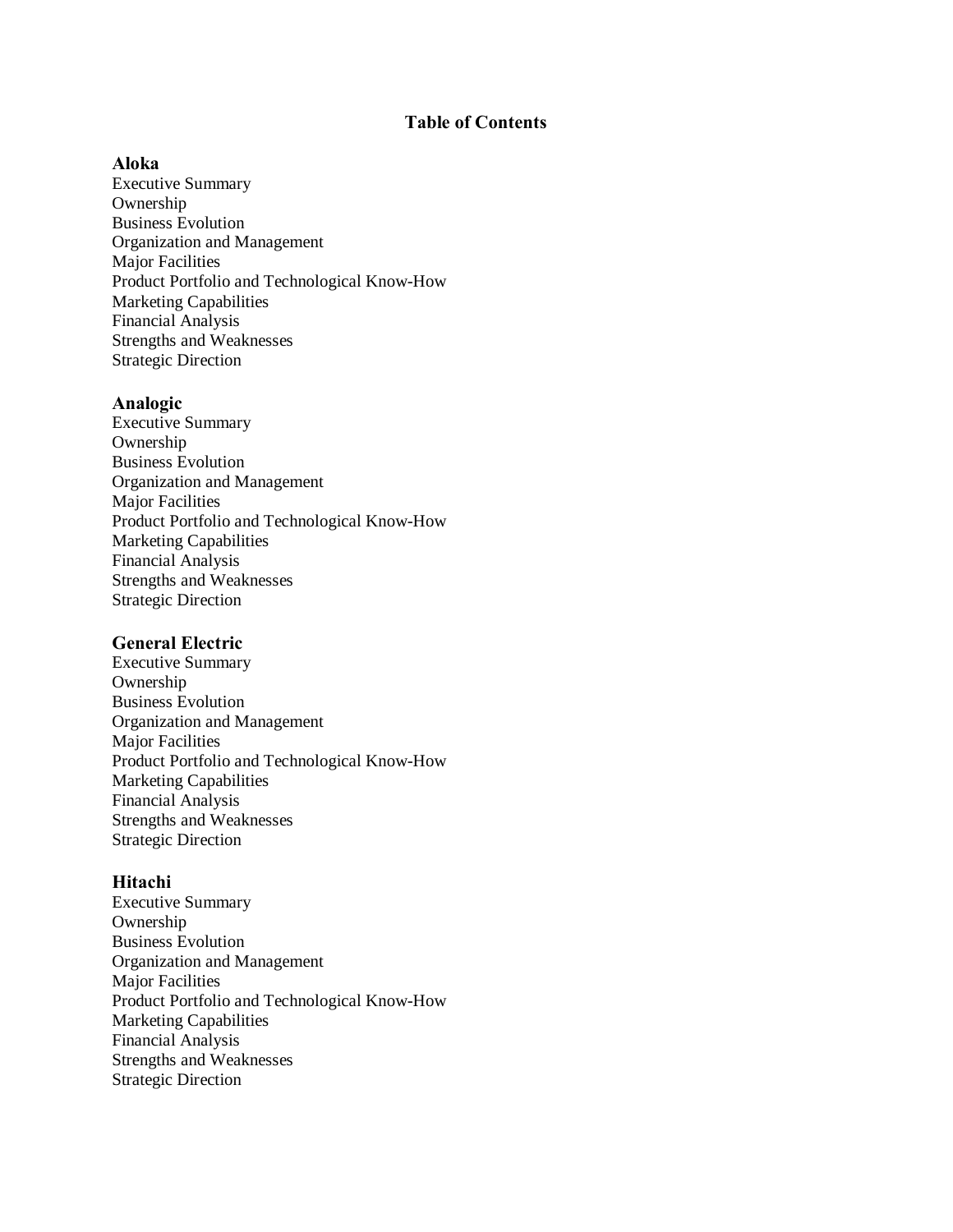## **Philips**

Executive Summary Ownership Business Evolution Organization and Management Major Facilities Product Portfolio and Technological Know-How Marketing Capabilities Financial Analysis Strengths and Weaknesses Strategic Direction

### **Shimadzu**

Executive Summary Ownership Business Evolution Organization and Management Major Facilities Product Portfolio and Technological Know-How Marketing Capabilities Financial Analysis Strengths and Weaknesses Strategic Direction

### **Siemens**

Executive Summary Ownership Business Evolution Organization and Management Major Facilities Product Portfolio and Technological Know-How Marketing Capabilities Financial Analysis Strengths and Weaknesses Strategic Direction

## **Toshiba**

Executive Summary Ownership Business Evolution Organization and Management Major Facilities Product Portfolio and Technological Know-How Marketing Capabilities Financial Analysis Strengths and Weaknesses Strategic Direction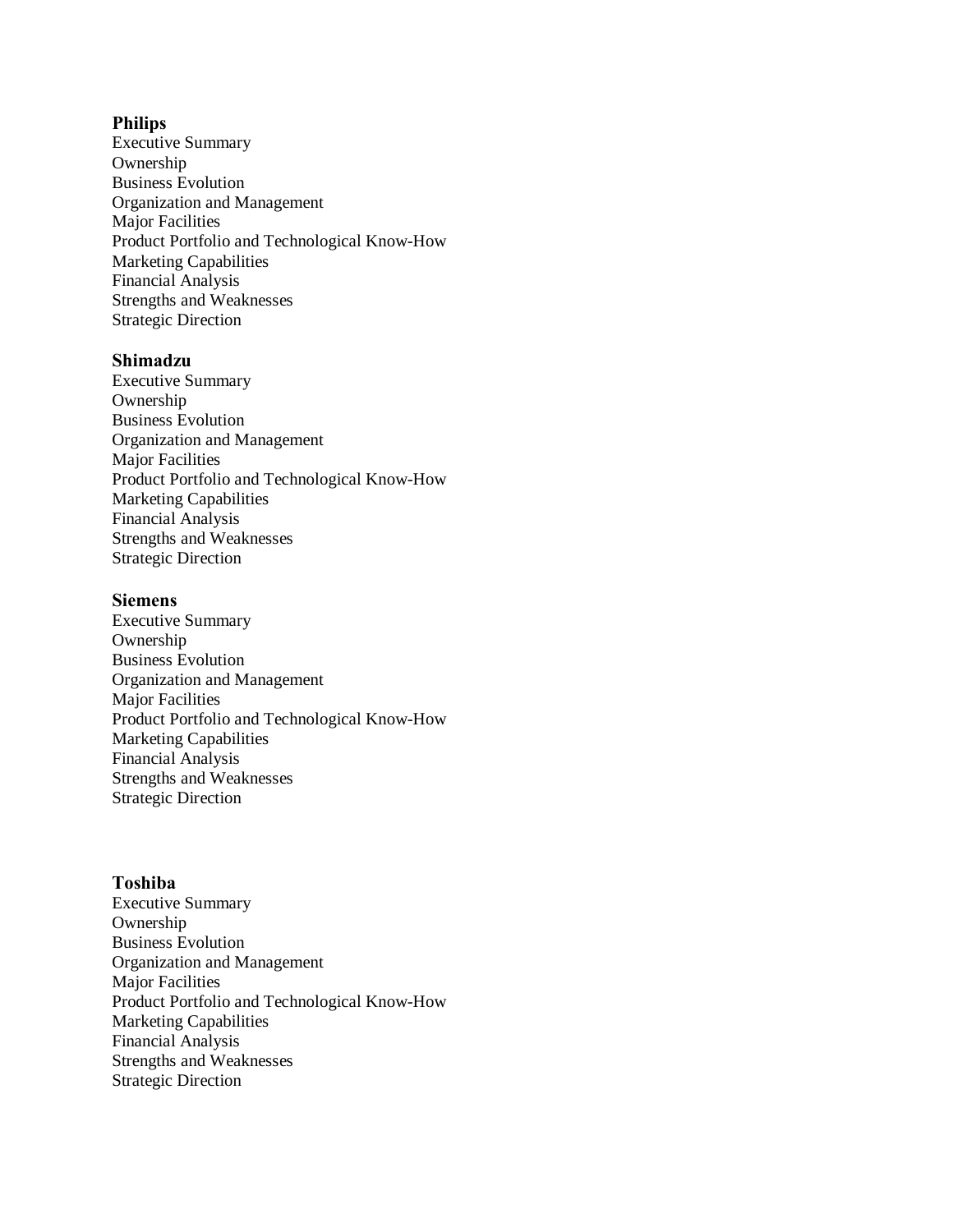# **List of Tables**

Aloka Sales and Operating Profit Growth Aloka Sales by Business Segment Aloka Sales Growth by Business Segment Aloka Sales by Geographic Region Aloka Sales Growth by Geographic Region Aloka Operating Profit by Geographic Region Aloka Profit Growth by Geographic Region Analogic Sales and Operating Profit Growth Analogic Sales by Revenue Source Analogic Sales Growth by Business Segment Analogic Sales by Geographic Region Analogic Sales Growth by Geographic Region Analogic Sales by Major Customer Analogic Sales Growth by Major Customer GE Revenue by Operating Segment GE Revenue Growth by Operating Segment GE Operating Profit and Margins by Segment GE Operating Profit Growth by Segment GE Technology Infrastructure Segment Sales by Division GE Technology Infrastructure Segment Sales Growth by Division GE Technology Infrastructure Segment Operating Profit by Division GE Technology Infrastructure Segment Operating Profit Growth by Division GE Electric Diagnostic Imaging Worldwide Sales and Operating Profit GE Electric Diagnostic Imaging Worldwide Sales by Geographic Region GE Electric Diagnostic Imaging Worldwide Sales by Modality/Business GE Electric Diagnostic Imaging Operating Profit and Margins by Modality/Business GE Electric Diagnostic Imaging Worldwide Sales by Modality/Business and Geographic Region GE Electric Diagnostic Imaging System Placements and Installed Base by Modality and Geographic Region Hitachi Revenue by Industry Segment Hitachi Revenue Growth by Industry Segment Hitachi Operating Profit by Industry Segment Hitachi Operating Profit by Industry Segment Hitachi Imaging Systems Sales and Operating Profit Growth Hitachi Imaging Systems Sales by Geographic Region Hitachi Imaging Systems Sales by Modality/Business Hitachi Imaging Systems Sales by Modality/Business and Geographic Region Hitachi Imaging Systems System Placements and Installed Base by Modality and Geographic Region Philips Revenue by Operating Sector Philips Revenue Growth by Operating Sector Philips Operating Profit by Sector Philips Operating Profit Growth by Sector Philips Medical Systems Sales and Operating Profit Growth